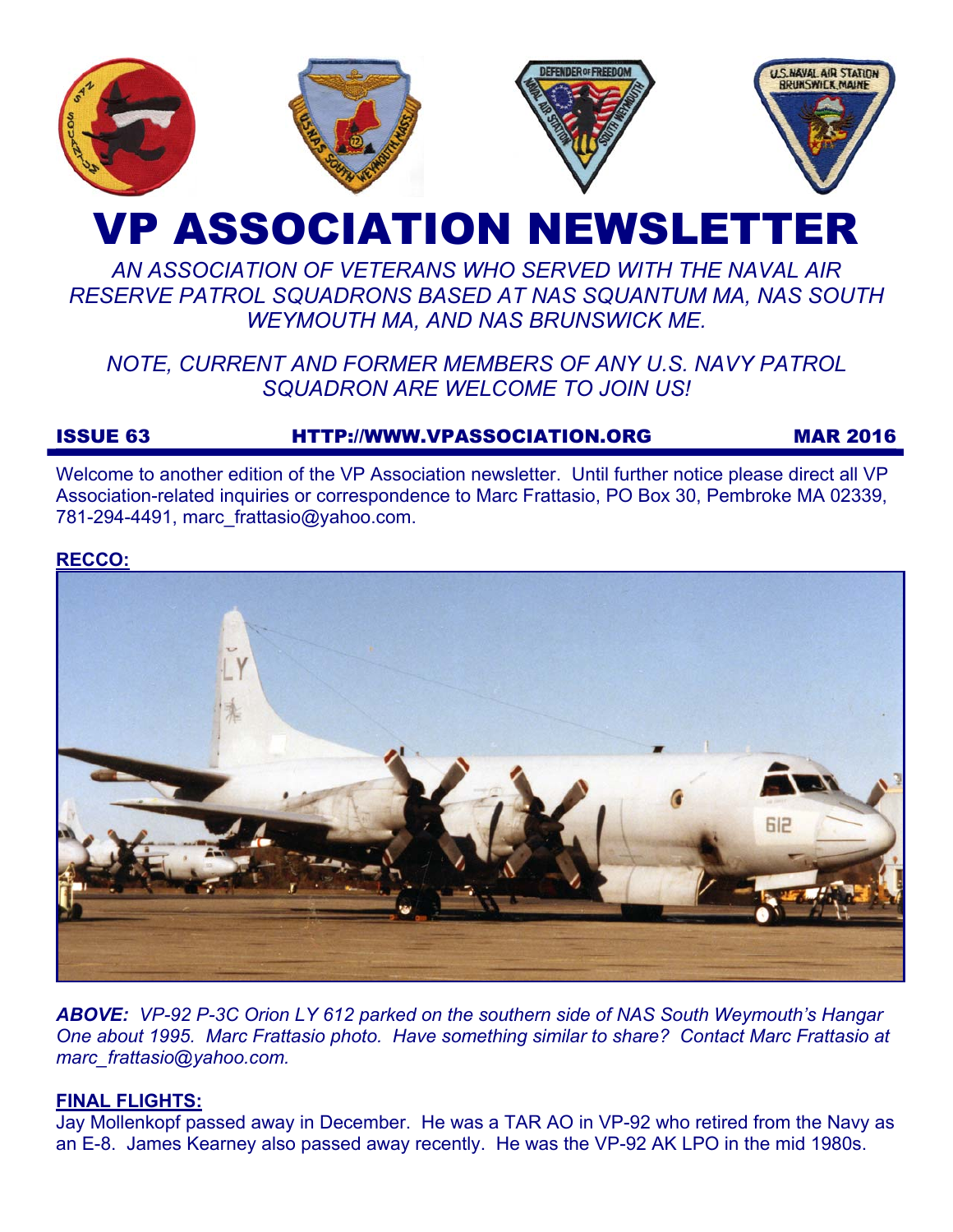#### **THE 2016 VP ASSOCIATION ANNUAL REUNION:**

A friendly reminder that our next annual reunion will be held at the Elks Hall in Weymouth, MA on Saturday September 24<sup>th</sup>. More details and a banquet reservation form will be provided in the next newsletter. Please plan to attend and mark your calendars now so you do not forget.

#### **THE ADMIN FUND:**

We have no dues but contributions are always welcome to help pay for web site hosting, printing, postage, and other expenses. We'd like to thank Raymond Guerin for his recent generous donation to the admin fund.

#### **AN IMPORTANT NOTICE ABOUT E-MAIL:**

As you should know by now, George Driscoll resolved our e-mail service problem and we are able to send the newsletter via e-mail again. This problem was caused by the large number of invalid e-mail addresses in our database, which caused Google to flag our account as a "spammer". To prevent this from happening again please inform us whenever your e-mail address changes. Also, please be aware that the government and some businesses block our e-mailings, and this causes problems too since the blocked e-mail addresses give the same results as an invalid e-mail address. Please do not give us government or business e-mail addresses but use your personal e-mail address instead. If you want to update your e-mail address please contact George Driscoll at gnddriscoll@gmail.com.

#### **LOST CONTACT:**

Please be sure to inform us whenever your street or e-mail address changes so we can update our contact list. Please note new e-mail addresses for Tim Burke at tjburke@uspsoig.gov, John Combs at john.combs@RCN.com, Jim Cunningham at jim@smartpig.org, George Griffin at georgepatron92@gmail.com, Mark Hausler at mhausler@maine.rr.com , Jerry Lach at ss1jsl@comcast.net, and Jeff Simpson at jeffthebubby2@gmail.com.

#### **RECENT CHANGES OF ADDRESS:**

James Cunningham 15936 Cypress Trace Court Chesterfield, MO 63017-7370 Cell 314-348-1258

Gene and Diane Rowe 4859 NW 35th Lane Road Ocala, FL 34482 geneinocala@gmail.com

John Steventon 56 Oleary Lane Port Deposit, MD 21904 jackarlene.steventon@gmail,com





Art Sansone sent this photo of Bill Hanigan enjoying the sun in Cancun during the middle of January. He's been getting out a lot more often and although he still can't respond in writing, he'd love to hear from his old friends via e-mail. **Contact** bhanigan@aol.com.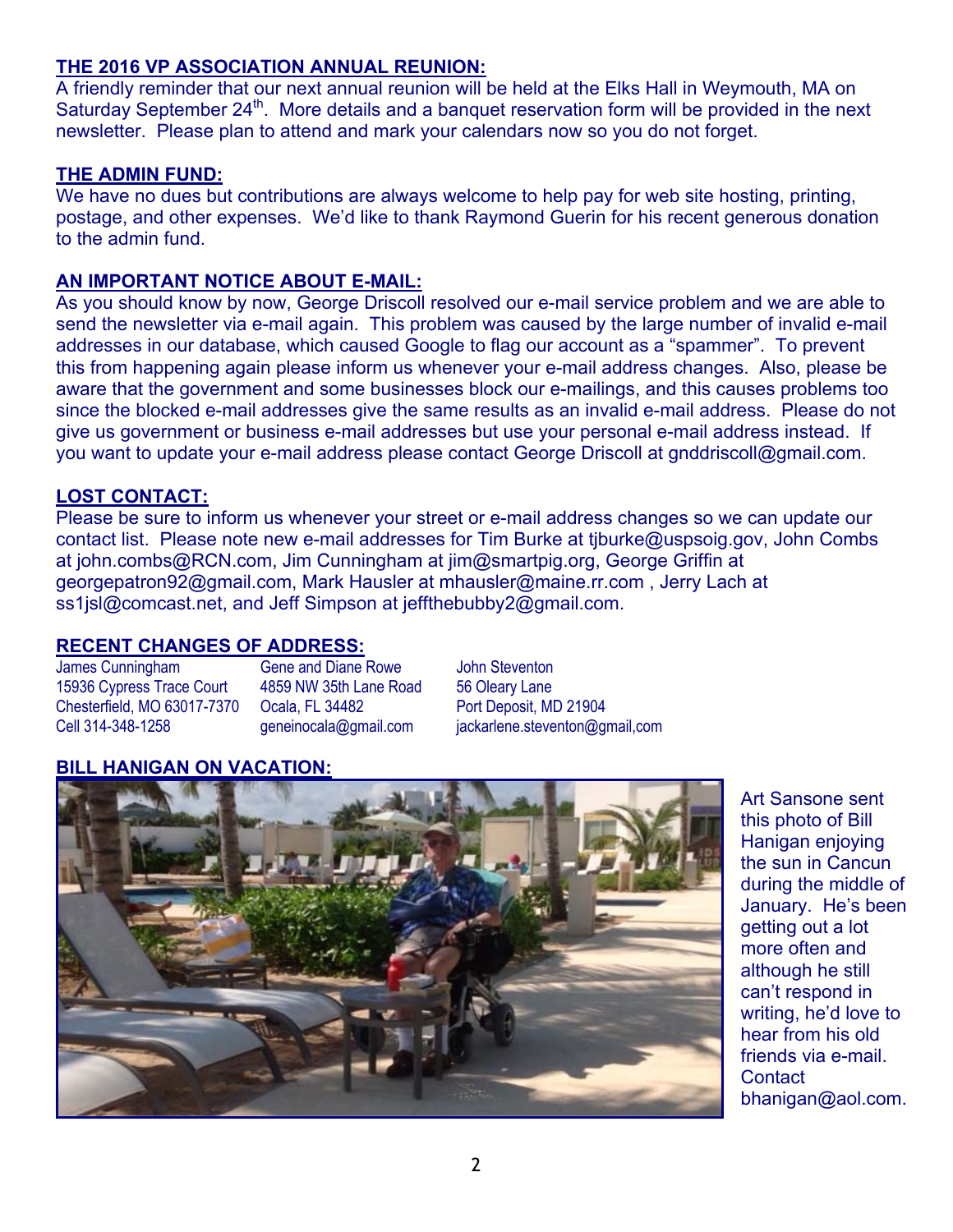# **A PHOTO FROM DICK SHAFNER:**



Here's a recent aerial photo of old NAS South Weymouth that Dick Shafner took during December while flying a Civil Air Patrol aircraft. The road in the center of the photo is Shea Memorial Drive. In the lower right hand corner you can see one of the new SouthField apartment complexes. Hangar Two is to the left of the new apartment building. The new Bill Delahunt Parkway extends diagonally off the southern end of Shea Memorial Drive. The light colored area near the junction of both roads is the old hangar deck from Hangar One. There is a lot of debris piled up on the runways and taxiways.

#### **A NOTE FROM KEVIN CAHILL ABOUT AL BOISSONNEAULT:**

As mentioned in the December newsletter, former ADC (TAR) Al Boissonneault passed away late last year. He was a character, for sure! His time in VP92 was with P-3's in the late 70's. He then became the base CPO Club Manager, as a Senior Chief. He then transferred to VP68 around 1980, where I had the pleasure to work for him again. He picked up a commission and went REGNAV to VA52 at Whidbey. My last sighting of him was in the PI when we in VP69 did our AT. He was on the Kitty Hawk with VA52 as MMCO. He was a hoot. Big guy and a bellowing voice I will never forget.

#### **A NOTE FROM JIM EDGAR ABOUT TODD GREEN:**

I was reading the December newsletter and on page 13 you have a photograph of "unidentified maintenance guy". That is AK1 Todd Green, a TAR who was with the squadron when I got there in December 96. He transferred out sometime in 1999 after he made SKC (due to the rating conversion). I later served with him when I was at AIMD Willow Grove and he ran the station supply department.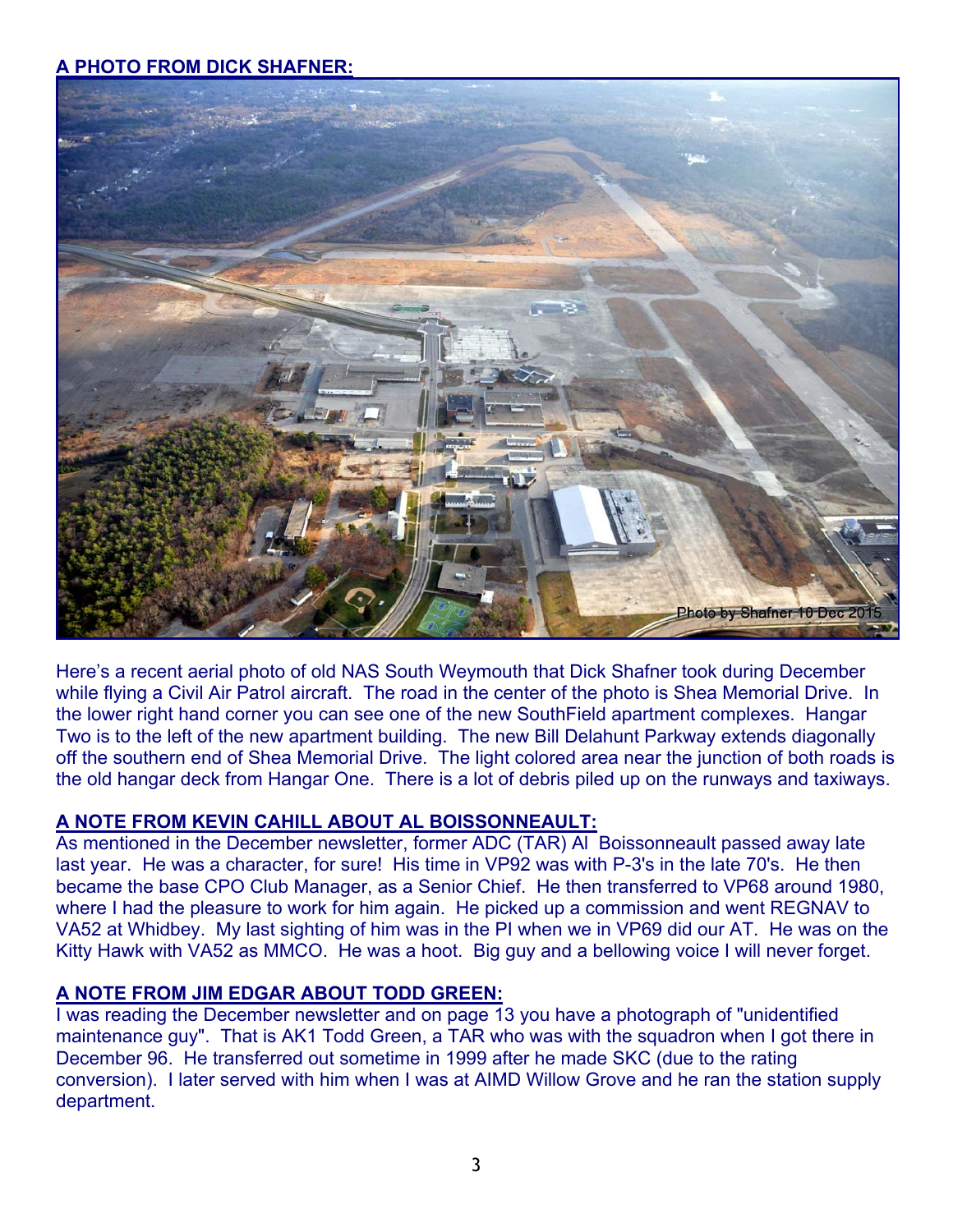#### **MPA SYMPOSIUM:**

The Maritime Patrol Association will hold their annual symposium and reunion at NAS Jacksonville, FL from Wednesday April 13<sup>th</sup> to Friday April 15<sup>th</sup>. You can check out the full details of this event at http://maritimepatrolassociation.org/symposium/index.html. As mentioned in the previous issue of this newsletter, the focus of this year's event will be VP history and heritage. Work schedule permitting, your newsletter editor intends to go down there to represent VP-92, VP-MAU Brunswick, and the other New England reserve patrol squadrons at the Heritage Dinner. Hopefully other VP Association members can make it to this event too. The Maritime Patrol Association started as a professional association for active duty VP squadron officers. A few years ago they expanded membership to enlisted personnel and retirees. The MPA is worth joining if you want to keep up with what's going on in the maritime patrol community. Their annual symposiums are a lot of fun and their quarterly newsletter is well worth reading. Check them out.

# **NAS BRUNSWICK 5TH ANNIVERSARY REUNION IN JULY:**

Plans are in the works to host an NAS Brunswick reunion in commemoration of the  $5<sup>th</sup>$  anniversary of the closing of that base in Brunswick Maine over the weekend of July 15<sup>th</sup>, 16<sup>th</sup>, and 17<sup>th</sup>. If you would be interested in attending this event, which will include a variety of activities and a dinner on Saturday night, contact Jeffrey Simpson at jeffthebubby2@gmail.com. For more details go to the "Remember Brunswick Naval Air Station" group on Facebook at www.facebook.com.

### **NAS SOUTH WEYMOUTH 20TH ANNIVERSARY REUNION UNDER CONSIDERATION:**

A reunion event to commemorate the  $20<sup>th</sup>$  anniversary of the closing of NAS South Weymouth is under consideration for Saturday September 30, 2017, but only if there is enough interest to do so. This date marks the  $20<sup>th</sup>$  anniversary of the base closure ceremony, which was held on September 30, 1997. The proposed event, which would be open to anybody who was associated with NAS South Weymouth in any way, would be held at a local venue and would run from noon to 5 PM. It would include a continuous slide show of historic photos associated with the base, a presentation on the history of NAS South Weymouth, and a buffet dinner. If possible, the event will also feature a guest speaker associated with the base (Ideally, we'd like to get the last base CO, CAPT Dietsch, up from Virginia to talk about his experience closing the base). Each attendee would be presented with a commemorative NAS South Weymouth polo shirt in his or her chosen size. The event would have to be limited to 300 people and would cost about \$50 per person. Reservations would be required in advance. The ANA Patriot Squadron's Shea Naval Aviation Museum on old NAS South Weymouth would be open from 9 AM to noon for reunion attendees and all proceeds above and beyond the actual cost of the event would be donated to the museum. The event will only be organized if there is sufficient interest expressed, that being 300 people definitely willing to go. A commitment will be necessary by the end of August this year as it will be necessary to make a deposit on the venue and arrange for the banquet a year in advance. If you would definitely (not maybe) attend this event, please contact Marc Frattasio at marc frattasio@yahoo.com so he can put you on the list. There would be a substantial financial outlay on the order of many thousands of dollars required to organize this proposed event, which your newsletter editor is willing to front out of his own pocket, but does not want to flush down the toilet. Please respond only if you would definitely be interested in attending.

#### **RUSSIAN SUBMARINE ACTIVITY RETURNS TO COLD WAR LEVELS (Washington Post 02/04):**

The Russian submarine fleet has returned to the North Atlantic with such gusto that NATO sub commanders are reporting "more activity from Russian submarines than we've seen since the days of the Cold War", according to a top NATO admiral. Royal Navy Vice Admiral Clive Johnstone, speaking aboard a Spanish frigate at the end of last month, told the defense analysis group IHS Janes that the alliance is also seeing "a level of Russian capability that we haven't seen before".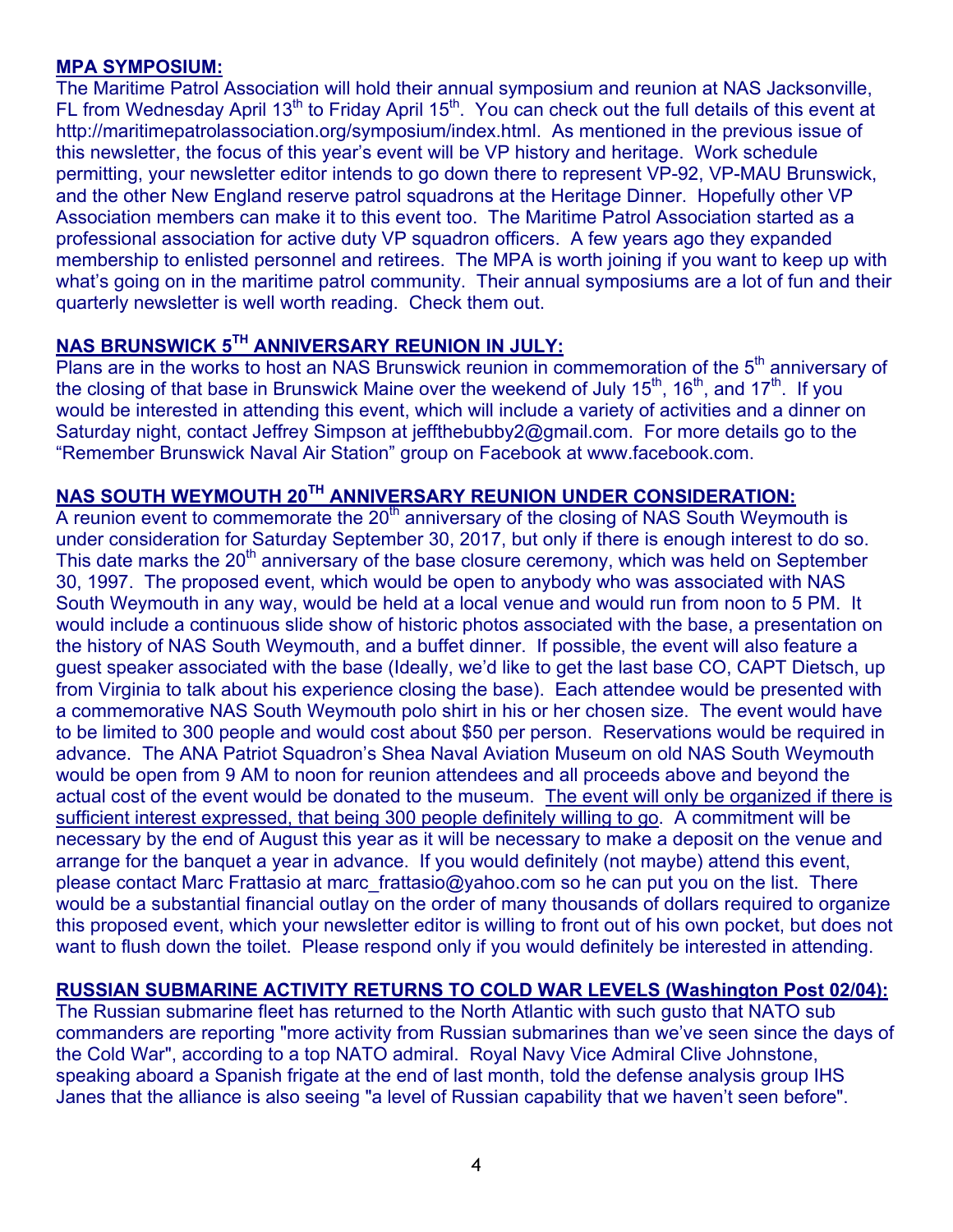Russia's submarine program froze as funds dried up following the collapse of the Soviet Union. Recently, however, Russia has commissioned two new types of subs, including a nuclear-powered attack variant and a nuclear-powered ballistic missile class. According to Janes, they have also started modernizing older submarines as well.

Johnstone said that with these upgrades and newer boats, Russia is "freer to operate" beneath the waves, as the new technology and an increase in spending has greatly increased Russia's capabilities. Johnstone also added that Russian submarine crews are more professional in years past, something that has also raised concern within the alliance.

While Russia's revamped sub fleet is certainly a concern for the West, what worries Johnstone is the lack of openness about Russia's strategic and operational objectives. The admiral added that the Russians have yet to invite a NATO representative to one of their exercises in the last two years something that NATO does regularly.

"I'm not saying we want to be part of everything and I'm not saying that Russians are the 'Great Bear' or that they're the enemy, but what we've got to do in this very complicated maritime environment is take out the uncertainty and reinforce the certainty", Johnstone said. The admiral added that while Russian activity off NATO ports and in NATO water space was confounding, "it's hard not to draw a certain set of conclusions".

Recently, the United States has monitored Russian submarines and surface ships patrolling around undersea fiber optic cables. While the Russians' intentions are unclear, tapping underwater communication lines is an old Cold War tactic revolutionized by the US Navy in a series of spy missions that began in 1970. In November, the United Kingdom had to request additional support from France to help detect what they thought was a Russian submarine spying off the coast of Scotland on one of England's new nuclear missile systems.

#### *Washington Post article by Thomas Gibbons-Neff*

#### **U.S. WARSHIP SAILS NEAR ISLAND CLAIMED BY CHINA (Reuters 1/30):**

A U.S. Navy destroyer sailed within 12 nautical miles of an island claimed by China and two other states in the South China Sea on Saturday to counter efforts to limit freedom of navigation, the Pentagon said, prompting an angry reaction from Beijing. China claims most of the South China Sea, through which more than \$5 trillion of world trade is shipped every year. Vietnam, Malaysia, Brunei, the Philippines and Taiwan have rival claims.

Pentagon spokesman Captain Jeff Davis said no ships from China's military were in the vicinity of the guided-missile destroyer USS Curtis Wilbur when it passed near Triton Island in the Paracel Islands. The U.S. Navy conducted a similar exercise in October in which the guided-missile destroyer Lassen sailed close to one of China's man-made islands, also drawing a rebuke from Beijing.

"This operation challenged attempts by the three claimants - China, Taiwan and Vietnam - to restrict navigation rights and freedoms," Davis said, reflecting the U.S. position that the crucial sea lane should be treated as international waters. Davis said the latest operation sought to challenge policies that require prior permission or notification of transit within territorial seas. He said the United States took no position on competing sovereignty claims to naturally formed land features in the South China Sea. "No claimants were notified prior to the transit, which is consistent with our normal process and international law," Davis said.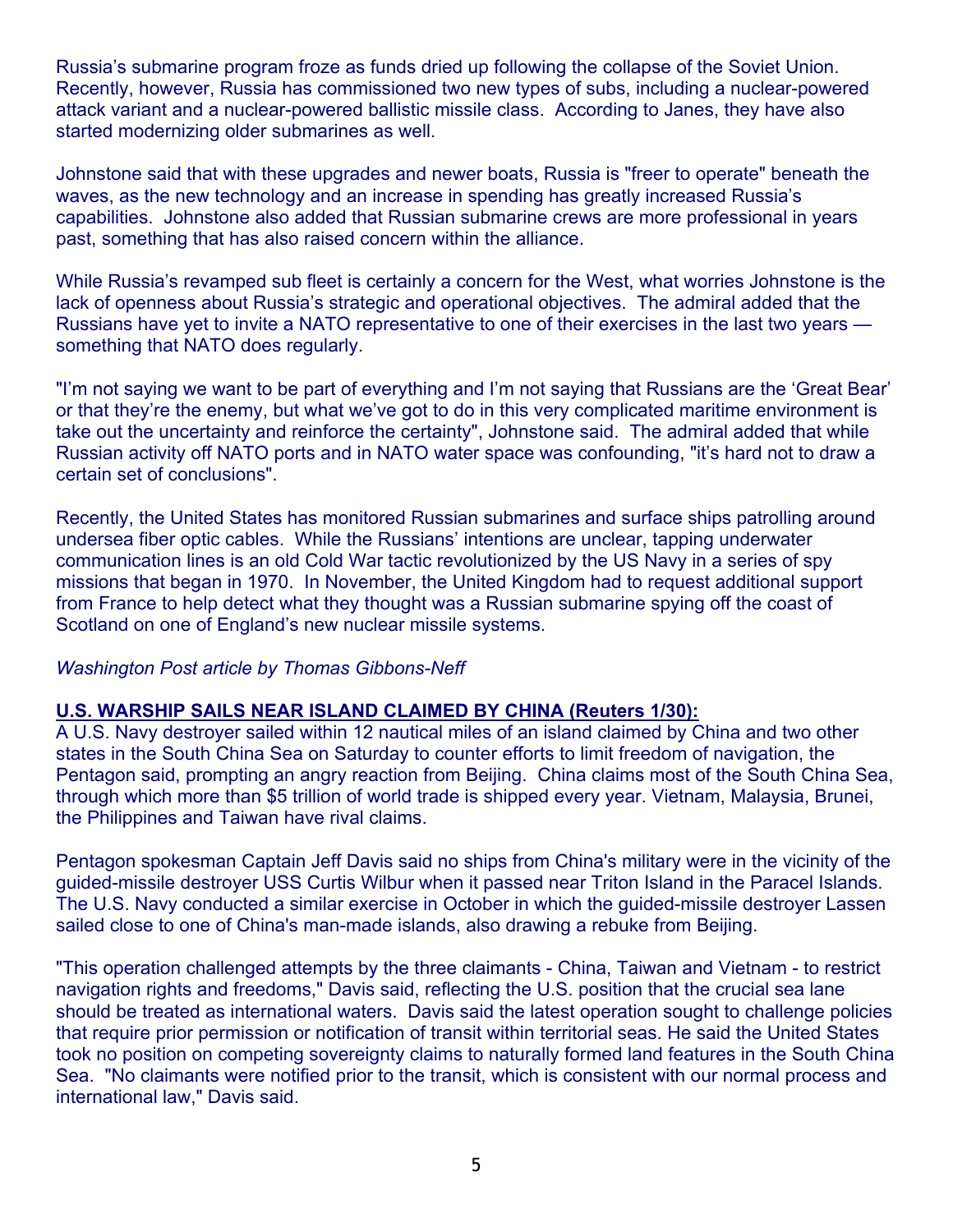China condemned the U.S. action as provocative. "The American warship has violated relevant Chinese laws by entering Chinese territorial waters without prior permission, and the Chinese side has taken relevant measures including monitoring and admonishments," China's foreign ministry said. China's defense ministry calling the American action "intentionally provocative and "irresponsible and extremely dangerous". The ministry also said that Chinese navy vessels had taken responsive action, conducted identification checks and promptly gave warnings for the ship to keep its distance. "Regardless of whatever provocative steps the American side takes, China's military will take all necessary measures to firmly safeguard national sovereignty and security," the ministry statement concluded.

The operation followed calls in Congress for the Obama administration to follow up on the October operation. This month, the chairman of the U.S. Senate Armed Services Committee criticized Obama for delaying further freedom of navigation patrols. Senator John McCain said that allowed China to continue to pursue its territorial ambitions in the region, including by landing a plane on a man-made island in the Spratly Islands archipelago. In a statement on Saturday, McCain said he was "encouraged" by the news. "I continue to hope these operations will become so routine that China and other claimants will come to accept them as normal occurrences and releasing press statements to praise them will no longer be necessary," he said. McCain added that the operation challenged the "excessive maritime claims that restrict the rights and freedoms of the United States".

#### *Reuters article by Phil Stewart and Nathaniel Taplin*

#### **THIS COULD "SINK" THE U.S. NAVY: LETHAL STEALTH SUBS (National Interest 1/26):**

There is no force patrolling the world's oceans more powerful than the mighty U.S. Navy. Washington's nuclear-powered attack and ballistic submarines, aircraft carriers and surface combatants, all guided by the best trained sailors and professionals in the world, are no match when stacked up on paper one-on-one against the likes of Russia, China, Iran or any other challenger. And as history shows, going to war against Washington in a fair-fight is suicide. However, thanks to advances in modern, ultra-quiet conventional diesel-electric submarines, Washington will need to adjust its tactics if it were to tangle with any nation sporting these increasingly sophisticated weapons of war.

To be fair, the threat of super-stealthy diesel submarines being deployed around the world has been present for decades. Still, newer boats are coming armed with advanced anti-ship weapons and are being combined with new air-independent propulsion systems (AIP) making them near impossible to find in the ocean's depths—a one-two punch that can't be ignored.

Recent history shows only too clearly the challenge the United States and other modern navies are facing from these heavily armed, 'stealth' submarines. Back as far as 2005, the U.S. Navy recognized the challenge and reached out to friends and allies for help. It was that year that the HMS Gotland, a modern AIP submarine serving in the Swedish Navy, made its home in California for a year. The goal was to test the impact of such a boat against U.S. aircraft carrier battle groups and other important vessels. It seems the boats, much cheaper to produce than the standard American nuclear-attack subs, created quite the stir:

Apparently the Navy got more than they were bargaining for when it came to finding and engaging the stealthy little sub. The Gotland virtually 'sunk' many U.S. nuclear fast attack subs, destroyers, frigates, cruisers and even made it into the 'red zone' beyond the last ring of anti-submarine defenses within a carrier strike group. Although it was rumored she got many simulated shots off on various U.S. super-carriers, one large-scale training exercise in particular with the then brand new USS Ronald Reagan ended with the little sub making multiple attack runs on the super-carrier, before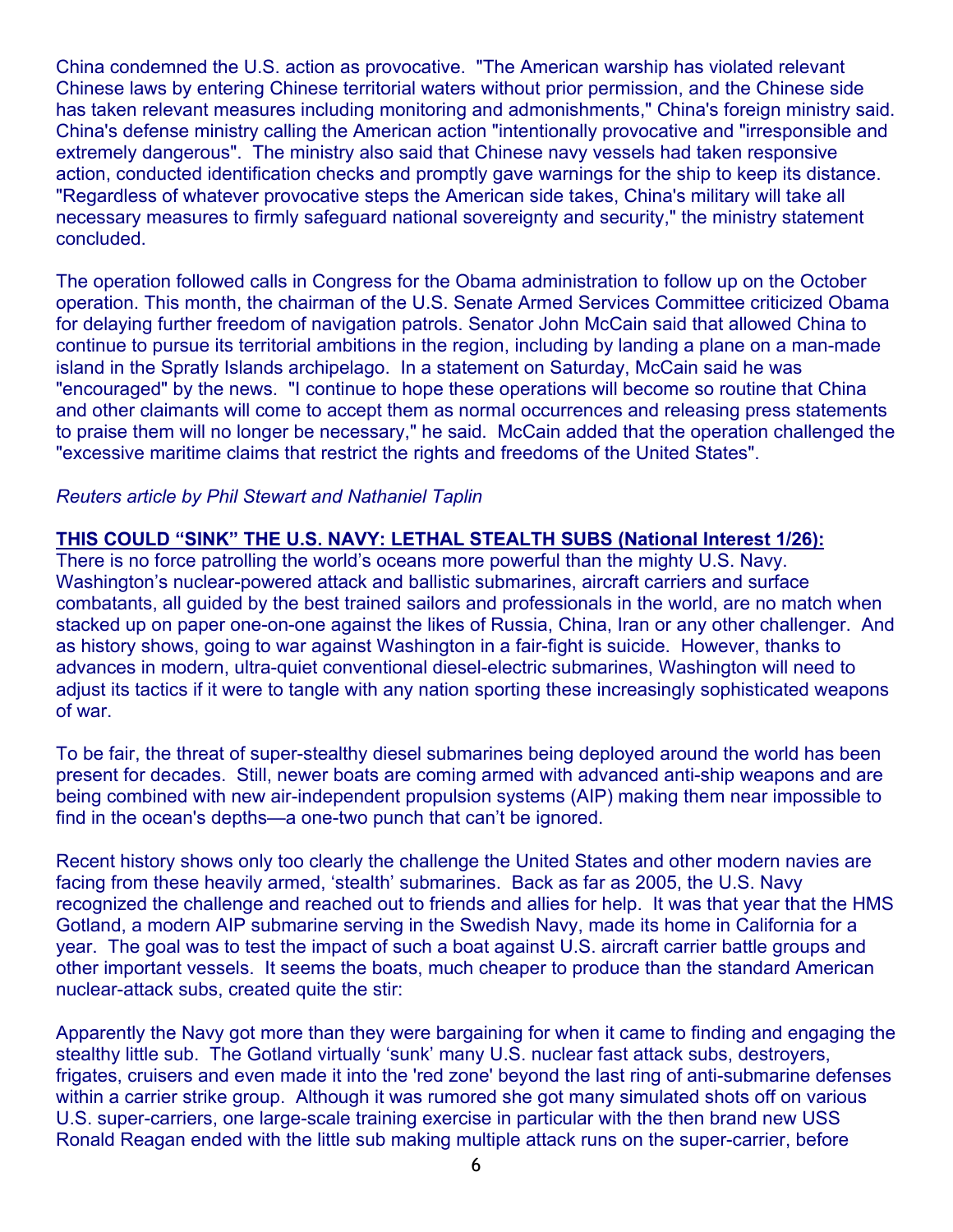slithering away without ever being detected The little Swedish sub was so silent it literally did not exist to our sensors.

Thankfully the above were controlled exercises, crafted for America's 'silent service' and surface combatant operators to understand the threat they were dealing with. However, not all encounters with ultra-quiet diesel boats have been as friendly—or just a mere exercise. Back in 2006, a Chinese Song-class attack submarine, created at least partially by Russian and Western technology and likely not nearly as advanced as the Gutland (the Song-class does not have AIP technology, for example) tailed the Japan-based U.S. Navy aircraft carrier USS Kitty Hawk in the East China Sea near Okinawa without being identified. While such a shadowing operation is quite normal, the sub surfaced within five miles of the carrier, in deep waters off Okinawa, and only then was it spotted, by one of the carrier's planes on a routine surveillance flight. Such submarines are armed with advanced anti-ship missile and wake-homing torpedoes.

Moving to the present, Russia seems to be doubling down on its development of these important vessels. Moscow is developing an even deadlier class of boats. "The stealth capabilities of Russia's new Lada-class diesel-electric submarines far exceed those of their predecessors", Admiraty Shipyard's CEO Alexander Buzakov told the Russian press. According to Buzakov, the new vessels are even stealthier than Russian Kilo-class submarines, thought to be one of the quietest dieselelectric submarine classes in the world and dubbed "black holes" for their ability to "disappear" from sonars.

"The new submarines are able to maintain such a low profile thanks to a clever implementation of a next-generation anti-reflective acoustic coating and a new improved hydro-acoustic system", Buzakov said. He also added that during the new submarines' construction and design process, the development team managed to gather a lot of valuable data which, among other things, allowed them to significantly improve the Kilo-class submarines as well.

The Lada-class submarines are designed to defend coastlines against ships and other submarines, gather intelligence, provide surveillance and reconnaissance missions, and act as a mother ship for special forces. With its new air-independent propulsion plant, a Lada submarine can remain submerged for as many as 25 days. With its vast array of weapon systems, the Lada is also world's first non-nuclear submarine to be equipped with specialized launchers for cruise missiles."

So, with all this being said, what should the U.S. Navy do about this challenge? A greater investment in anti-submarine warfare would be a great place to start. New detection methods could also help, although such methods could also be used against Washington's subs. Here's an idea: maybe America should get in on the act and get some of its own? Hmmm...

#### *National Interest article by Harry Kazianis*

#### **"FLYING BOAT" MAKER LANDS IN BRUNSWICK (Bangor Daily News 1/25):**

The designer of an amphibious, folding-wing plane designed to access hard-to-reach fishing holes or marinas and boathouses announced it will build a prototype of the craft at the former Navy air base at Brunswick Landing. The Midcoast Regional Redevelopment Authority said Friday that MVP Aero announced its decision at the U.S. Sport Aviation Expo in Sebring, Florida. The company will be a tenant at TechPlace, a business incubator at the former Navy base, according to MRRA spokesman Ben Sturtevant.

MVP Aero said it has solved engineering problems to bring down the weight of the airplane by using composite materials. It has put scale models in the air and tested its hull designs in water tanks and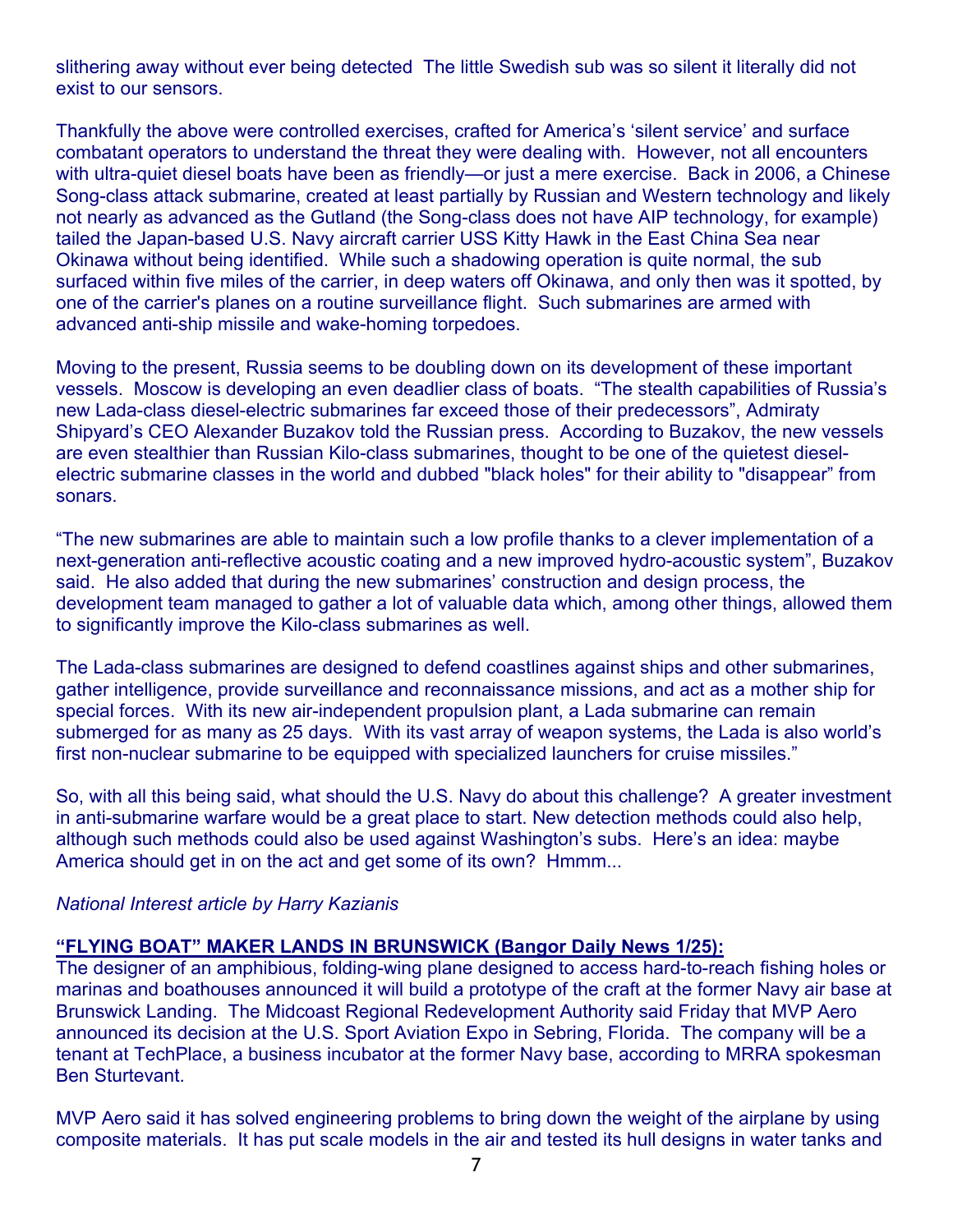is now focused on putting together a full-scale prototype. Paul Richards, MVP's director of business development, said the company picked the former Navy base because of its advanced airport facilities near the Androscoggin River and Casco Bay for testing the flying boat; local expertise both in composites and boat building; and the ability to build the full prototype in the TechPlace building.

Richards said the company is about three to four years away from manufacturing the plane for sale. With that, the company's still not decided where it would manufacture sale models, but Richards said Brunswick Landing could work. "We're not in the position to make absolute commitments by any means, but there are a lot of good reasons why the area makes an awful lot of sense," Richards said.

The company, founded in 2011, is based in Minnesota, according to its website. Development of the plane has been supported primarily through private financing and its founders hold an 85 percent stake in the company. Richards said MVP hopes to create a new niche in the recreational aviation market, by extending the vehicle's value "beyond just transportation." When the plane lands at or near a destination on the water, he said, "it continues to be a part of the adventure."

The market for the craft is primarily affluent adventure-seekers, Richards said, a market that has its own range of possibilities, from docking on a megayacht to storage in a garage. Richards said the target price for the plane is around \$219,000. To make that more accessible, he said, the company may market shared ownership models in which multiple pilot-captains could take the helm. Richards said the company estimates development of the prototype would take between 18 months to two years.

#### *Bangor Daily News article by Darren Fishell*

# **AMID MARITIME DISPUTES, CHINA CONFIRMS BUILDING SECOND CARRIER (Reuters 12/31):**

After months of speculation, China confirmed on Thursday it is building a second aircraft carrier to go with an existing one bought second-hand, as neighbors worry about Beijing's new assertiveness to claims in the South China Sea. Defense Ministry spokesman Yang Yujun said the carrier had been designed in China and was being built in the port of Dalian. Foreign military analysts and Chinese media have for months published satellite images, photographs and news stories purporting to show the second carrier's development.

"China has a long coast line and a vast maritime area under our jurisdiction. To safeguard our maritime sovereignty, interests and rights is the sacred mission of the Chinese armed forces," Yang said. The design draws on experiences from the country's first aircraft carrier, the Liaoning, bought from Ukraine in 1998 and refitted in China, Yang said. Yang said the conventionally powered carrier has a displacement of 50,000 tons, will be able to operate the Shenyang J-15 fighter and, unlike the 60,000-tonne Liaoning, have a ski-jump take-off. Little is known about China's aircraft carrier program, which is a state secret. Yang would not say when the second carrier would enter service, saying it depended on progress in the design process.

A Shanghai-based naval expert who asked not to be identified because of the sensitivity of the matter said tensions in the South China Sea made the carrier particularly necessary to furthering Chinese interests. "The U.S. has many aircraft carriers that are traveling all over the place in the South China Sea, which has caused problems for us," he said. "Having a second aircraft carrier reduces the pressure on us. It will keep us from being bullied."

China claims almost all the South China Sea, believed to have huge deposits of oil and gas, through which about \$5 trillion in ship-borne trade passes every year, and has been building up military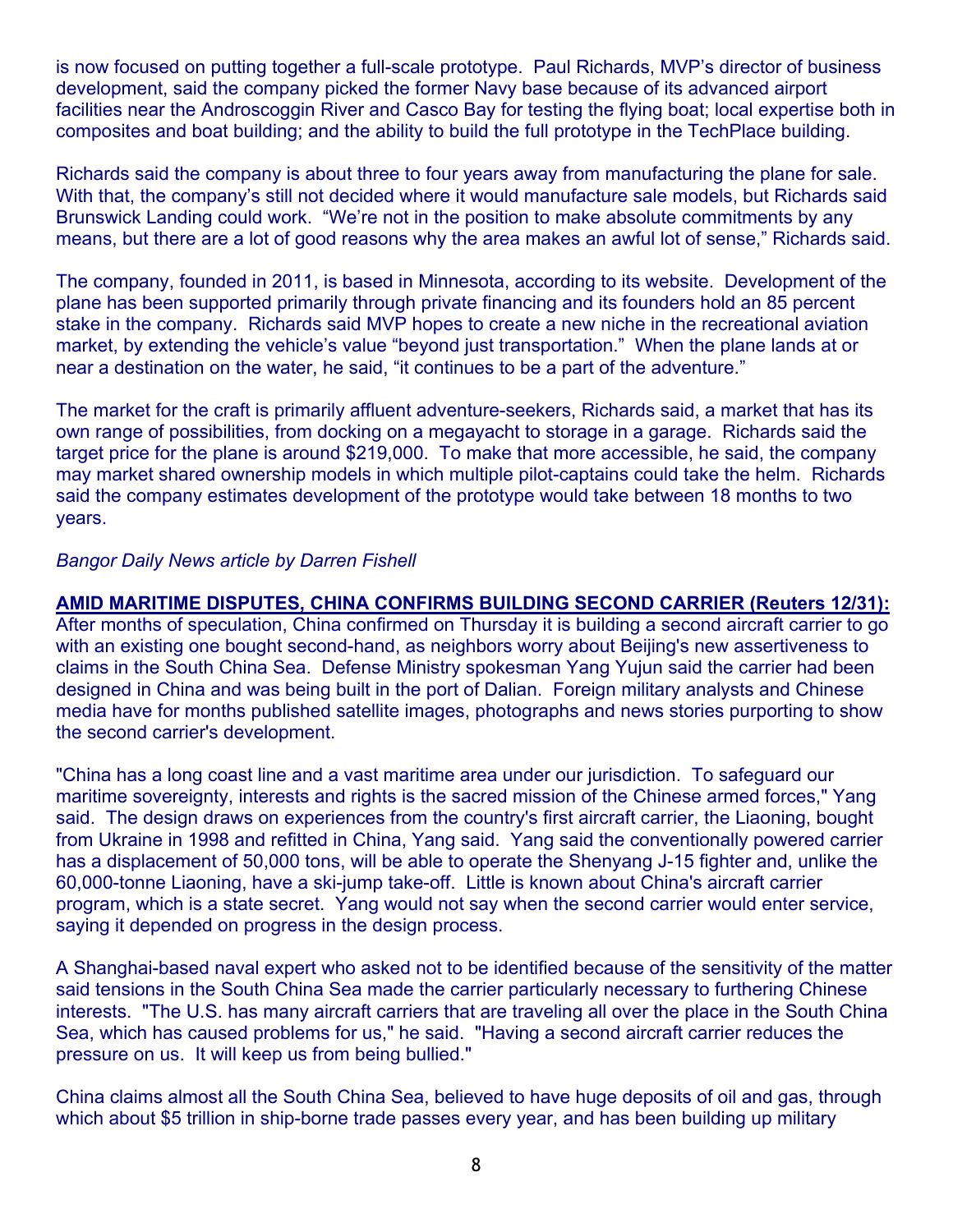facilities like runways on the islands it controls. Brunei, Malaysia, the Philippines, Taiwan and Vietnam also have claims.

China says it has no hostile intent and wants to manage the dispute through bilateral talks with the other claimants. Yang also announced the defense ministry had just set up a new hotline with Vietnam, as it seeks to manage the tensions. But Beijing has been involved in a diplomatic spat with Washington too over ship and aircraft patrols in the region. Asked whether China was thinking of a third carrier, Yang said that "relevant authorities" would take various factors into consideration about future carrier plans.

The Pentagon, in a report earlier this year, said Beijing could build multiple aircraft carriers over the next 15 years. Taiwan's Defense Ministry said in September China was building two aircraft carriers that would be the same size as the Liaoning.

Successfully operating the Liaoning is the first step in what state media and some military experts believe will be the deployment of domestically built carriers by 2020. The Liaoning has taken part in military exercises, including in the South China Sea, but is not yet fully operational. Last week, the military said the Liaoning had made a "key breakthrough" in shifting from the testing phase to being able to operate ship-borne aircraft, as the country's navy chief paid a visit.

#### *Reuters article by Ben Blanchard, Megha Rajagopalan, and Nick Macfie*

# **US DEPLOYS POSEIDON P-8 SPY PLANE IN SINGAPORE FOR 1ST TIME (AP 12/7):**

The United States has deployed a P-8 Poseidon spy plane in Singapore for the first time, amid heightened tensions in the region over China's expansive territorial claims in the South China Sea. The weeklong deployment in Singapore, which began Monday, came as Secretary of Defense Ash Carter met his Singaporean counterpart Ng Eng Hen in Washington and signed a new agreement to step up defense cooperation.

In a joint statement, the two sides said the deployment would promote interoperability among regional militaries in exercises, and provide support for disaster relief and maritime security. A U.S. defense official said such deployments in Singapore were expected to become a regular occurrence, happening as often as every three months. The official did not have authorization to speak publicly about the plans and requested anonymity.

The U.S. and Singapore have longstanding defense ties. In the Asia-Pacific region, the U.S. has also operated the Poseidon surveillance planes out of Japan and the Philippines, which are both U.S. treaty allies. As part of the Obama administration's effort to step up its regional security presence in Asia, the U.S. has in recent years deployed two littoral combat ships at the Southeast Asian citystate. Monday's statement said the U.S. plans a third deployment next year.

Such U.S. military activity is viewed by China as an attempt to contain it, amid tension over Beijing's large-scale construction of artificial islands in the South China Sea, where China has competing claims with several of its neighbors. The U.S. and others have called on Beijing to halt the construction and any militarization in the area, a key conduit for seaborne trade. In late October, Washington angered China by sending a warship on a freedom-of-navigation patrol within the supposed 12-nautical-mile territorial limit around one of the land-reclaimed islands in the Spratly Islands archipelago. U.S. surveillance flights in the area have also irked Beijing.

*Associated Press article by Matthew Pennington*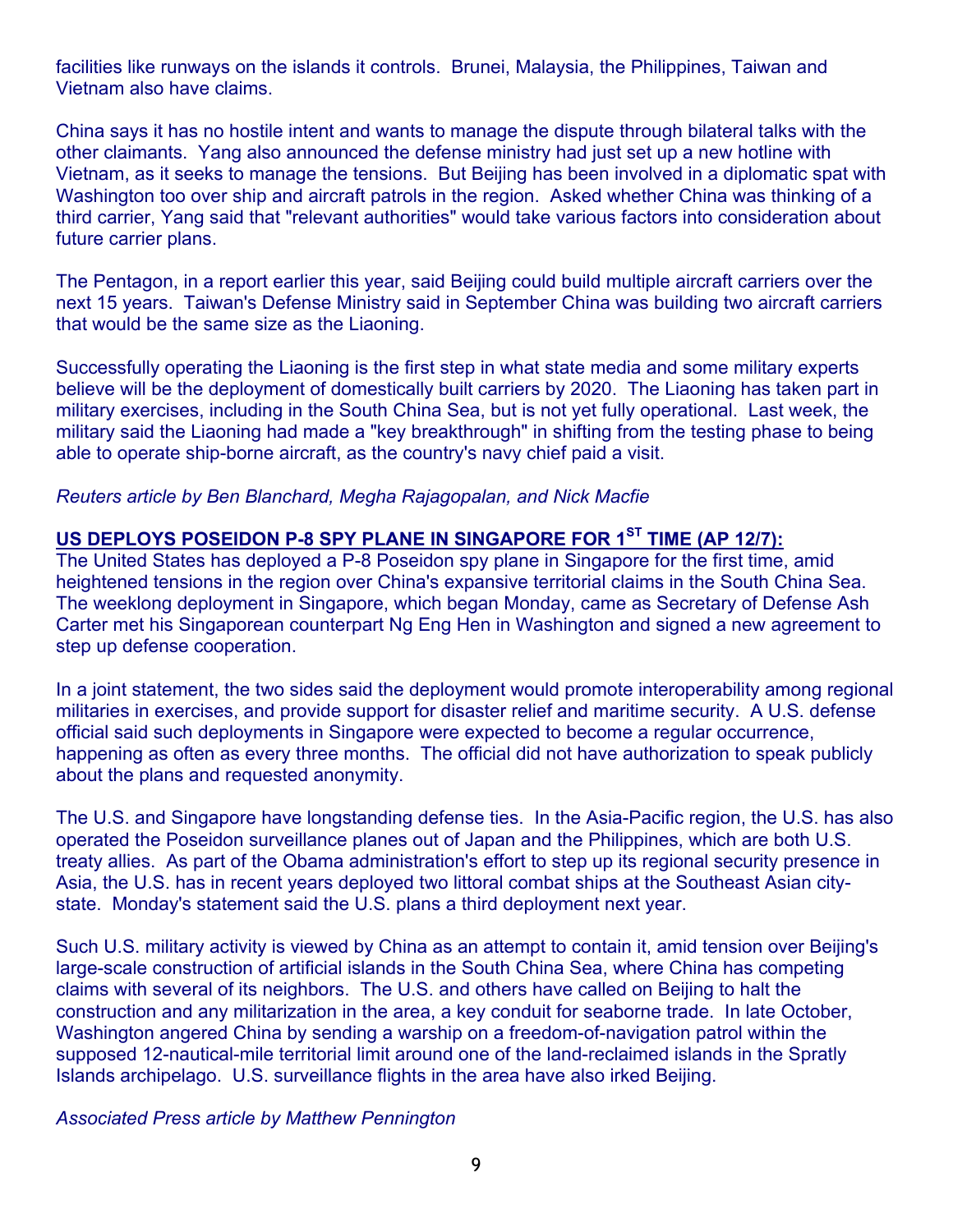# **RECOMMENDED READING: GRUMMAN S2F/S**

The first installment of author Tommy Thomason's long-awaiting monograph on the Grumman S2F Tracker is now available. Some of you may recall that Tommy Thomason was the guest speaker at a VP Association reunion a few years ago. Tommy is quite an interesting guy and an excellent researcher and writer. Many older VP Association members started out in the reserve VS squadrons at NAS South Weymouth flying or maintaining S2Fs and then were transferred to VP as the VS squadrons were phased out during the 1960s. This book has 200 pages, 110 drawings, 374 B&W photos, and 14 color photos. It lists for \$46.95. You can order it on-line at http://www.ginterbooks.com/NAVAL/NF101.htm.

#### **ON THE INTERNET:**

George Driscoll suggests that you check out this article about the Navy's SOSUS underwater listening system - http://www.dosits.org/people/history/SOSUShistory and this one about the Navy's first blimp patrol squadron, ZP-12 - http://www.history.com/this-day-in-history/navy-opens-a-blimpbase-in-new-jersey. Bob Mandeville suggests that you check out the old 1950s naval aviation training film "Launch 'Em" on YouTube at https://www.youtube.com/watch?v=JfEF2eHEwiA. He also suggests that you check out this Lockheed Martin video about the 50<sup>th</sup> anniversary of the P-3 Orion at https://www.youtube.com/watch?v=7aU9o\_3awAM&feature=player\_embeddedn\.

#### **MONTHLY MEETING:**

Members who can do so are welcome to join us for lunch on the last Thursday of every month at Waxy O'Connor's Irish Pub at 94 Hartwell St. in Lexington, MA from 11:30 to 13:30. The pub is just outside the Hanscom Field Hartwell gate.

# **PARTING SHOTS:**



*ABOVE: CPR training in VP-92's classroom spaces at NAS South Weymouth's Hangar One.*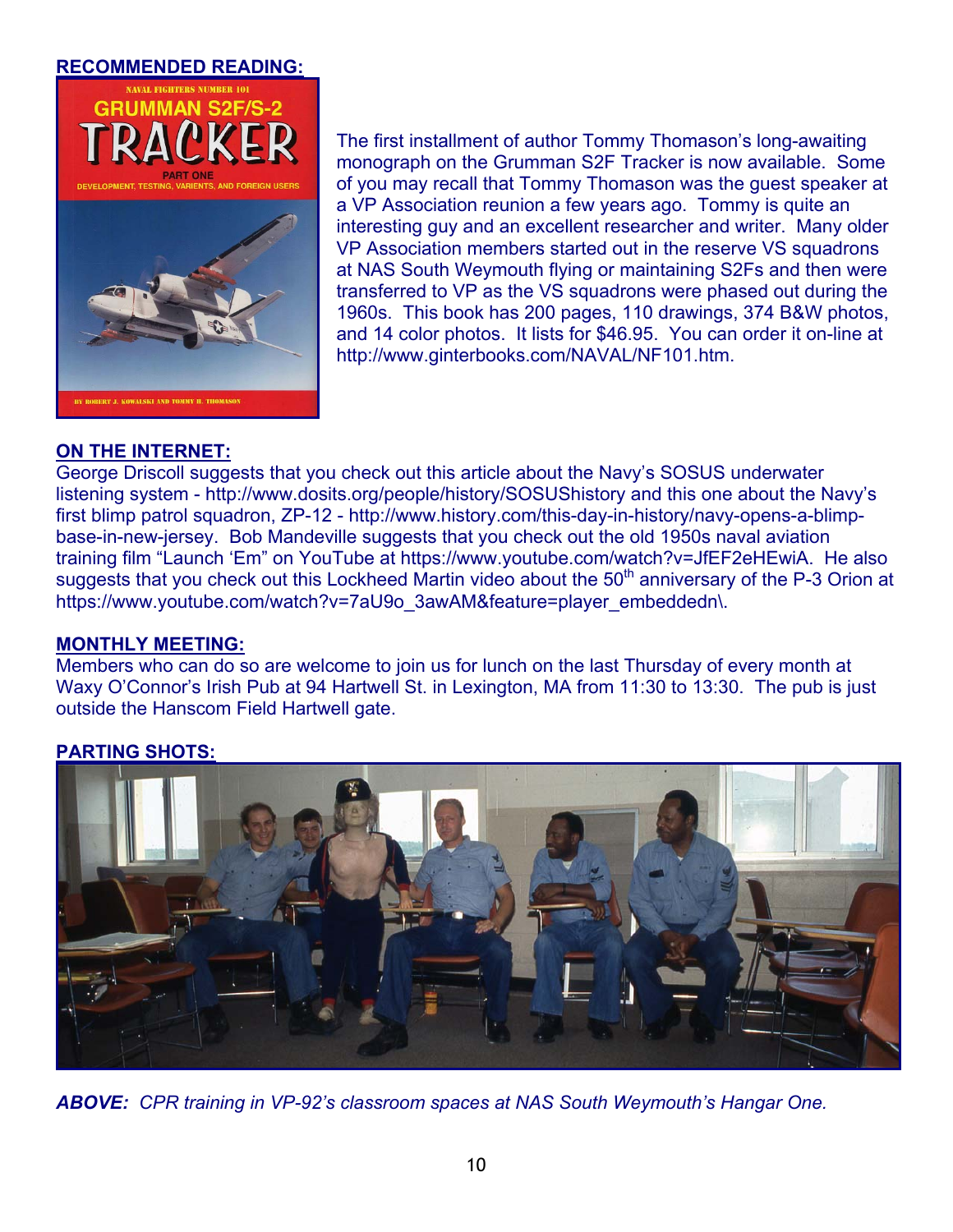

*ABOVE: P-3 engine maintenance while detached somewhere OUTCONUS.*